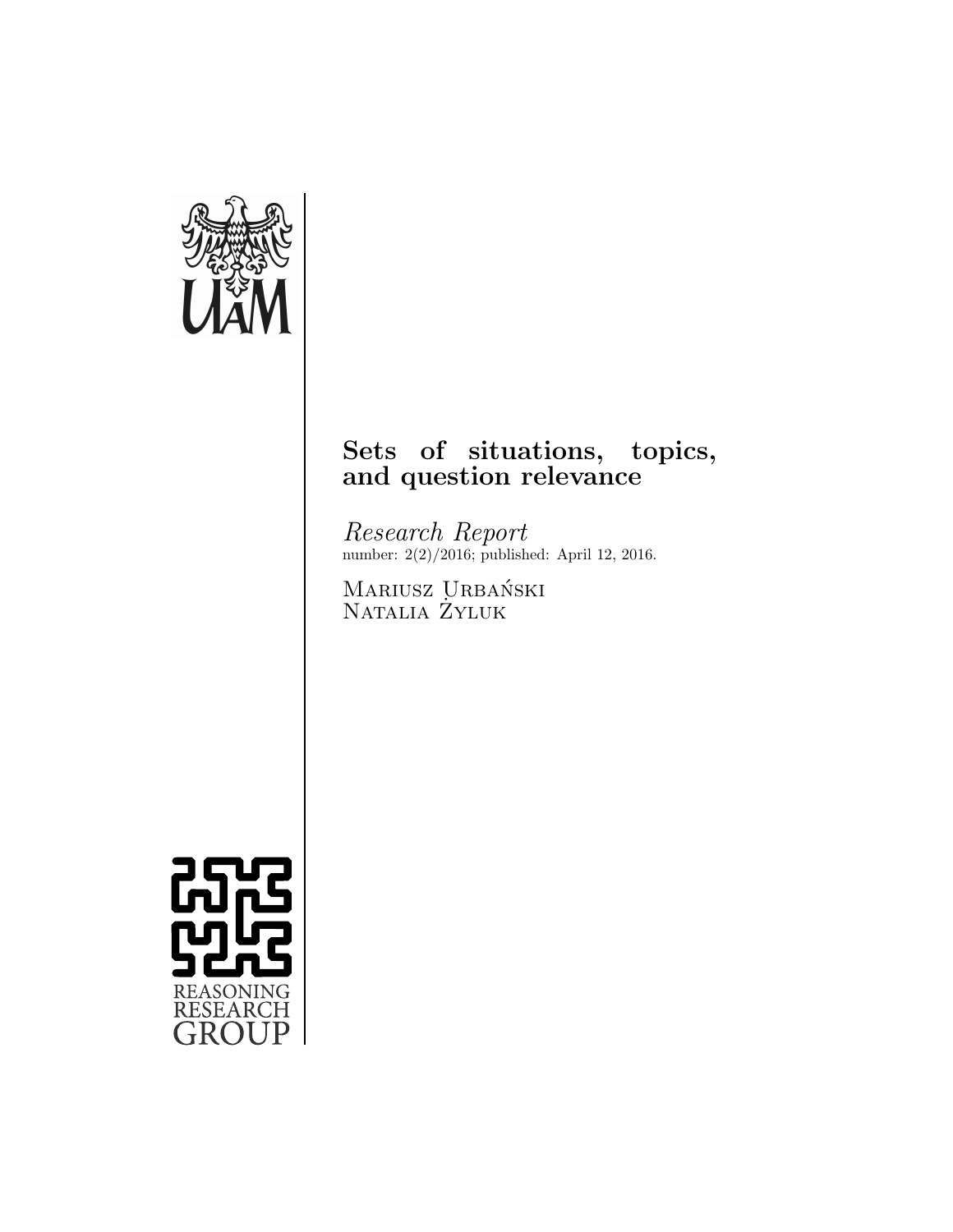# Sets of situations, topics, and question relevance

Mariusz URBAŃSKI<sup>a,1</sup> and Natalia ŻYLUK<sup>b</sup>

<sup>a</sup> Institute of Psychology, Adam Mickiewicz University in Poznań <sup>b</sup> Institute of Psychology, Adam Mickiewicz University in Poznań

Abstract. In this paper we provide formal tools for analyses of question processing involved in solutions to a specific class of abductive problems. We model this processing in terms of relations of sifting and funneling, for definitions of which we employ logic of questions, situational semantics, and topic relevance. Our empirical evidence consists of logs of gameplays of the game *Mind Maze* by Igrology.

Keywords. logic of questions, topic relevance, situational semantics

In this paper we provide formal tools for analyses of question processing involved in solutions to a specific class of abductive problems. We model this processing in terms of relations of sifting and funneling. Definitions of these relations employ logic of questions, situational semantics, and topic relevance. In the section 1 we briefly outline the source of our data. In the section 2 we characterize formal tools used in analysis of the data. On this basis, in the sections 3 and 4 the concepts of topic and question relevance, and of an admissible answer are introduced, respectively. In the sections 5 and 6 we give analyses of exemplary *20 questions* and *Mind Maze* gameplays in these terms. We conclude the paper by pointing at some directions for further research.

#### 1. The source empirical data

We devised materials for this research on the basis of *Mind Maze* tasks. This is a game by Igrology in which, according to the manual, a gamemaster "describes a strange story and the players must determine why and how the story happened". Solution of each of the tasks is dependent on discovering key pieces of information (which are known to the gamemaster only) by asking auxiliary questions. Thus the task of the player is to process a sequence of questions, posed on the basis of a story's content and subsequent answers of the gamemaster. The players may collaborate in order to reach the solution. We modified original rules of the game, in order to allow for more cooperative behaviour of a gamemaster as well as to smoothen the process of data gathering. In particular, as in the original version, we allow for only yes-no questions to be asked, but with addition of two admissible answers: "not important" and "it is not known". The interested reader will find the details on the setup of this research in [1]. Data obtained from *Mind Maze*

<sup>&</sup>lt;sup>1</sup>Corresponding Author: Mariusz Urbański, Institute of Psychology, Adam Mickiewicz University in Poznań, Szamarzewskiego 89, 60-568 Poznań, Poland: E-mail: Mariusz.Urbanski@amu.edu.pl. Research reported in this paper were supported by the National Science Centre, Poland (DEC-2013/10/E/HS1/00172).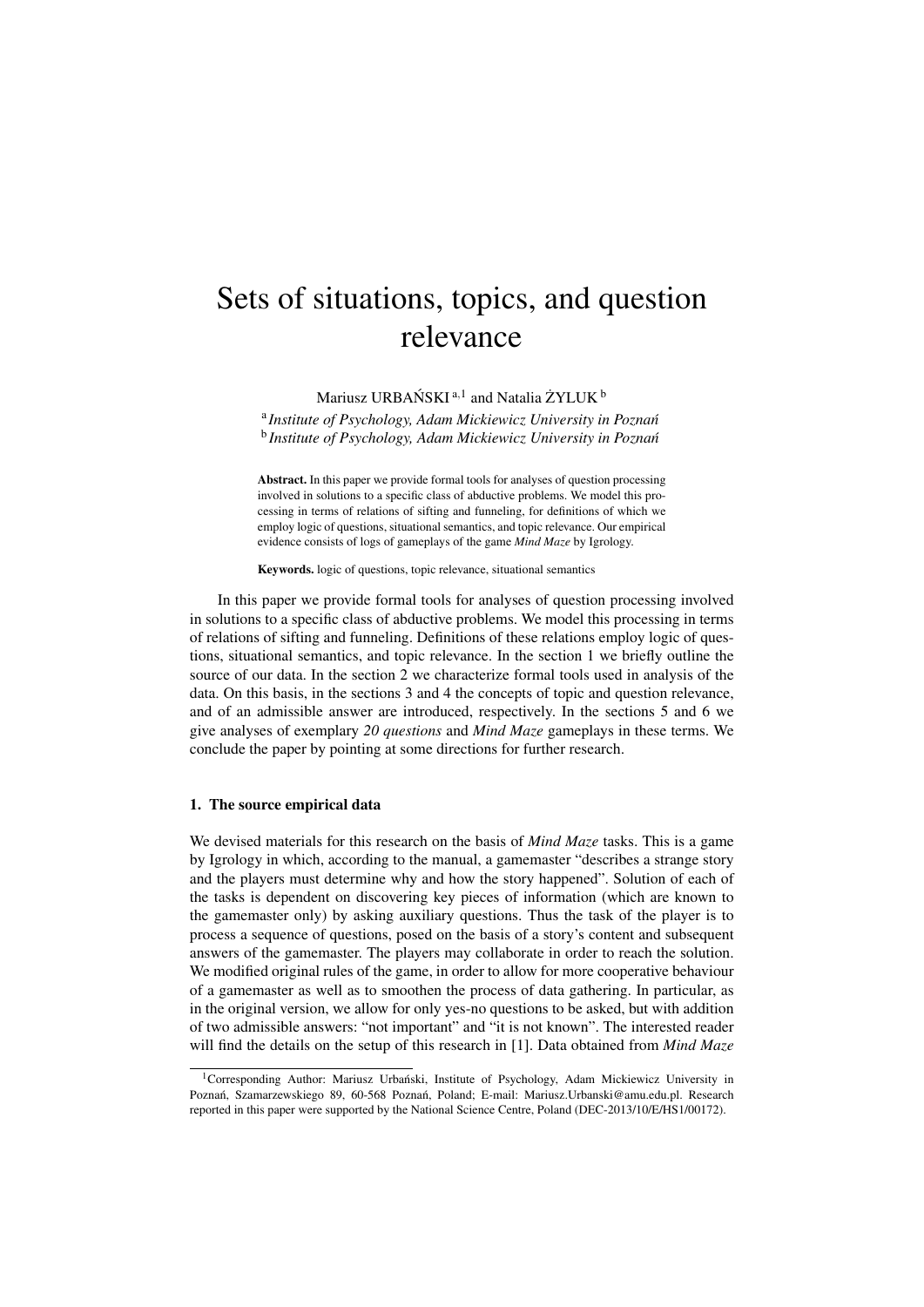gameplays form one of the three subcorpora of the Erotetic Reasoning Corpus [2]. *Mind Maze* subcorpus currently consists of 38 annotated gameplays (69.434 words), which lasted from 5 to 38 minutes. In order to clarify intuitions underlying our formal tools, before turning to a *Mind Maze* task (section 6), we introduce a toy example based on a *20 questions* gameplay (section 5).

#### 2. The tools: questions, situations, and topics

As we demonstrated elsewhere [1], solutions to all the *Mind Maze* problems consisted of two general phases. They correspond to Stenning and van Lambalgen's [7] distinction of reasoning to vs reasoning from an interpretation. In the first phase the subjects established interpretation of a problem. As most of the subjects were not very explicit about underlying reasoning processes, first part of our model is based on limited amount of data and offers a rational reconstruction of this phase rather than its full-fledged descriptive model. We employ here elements of Gabbay and Woods' [4] formal schema of abductive reasoning and Kubinski's [5] logical theory of numerical questions. In the second phase, which consisted of the actual dialogues with the experimenter (gamemaster), the subjects' information processing can be adequately modelled by means of some extensions of the situational semantics [6], incorporating the concepts of topic and question relevance. In our preliminary report [1] we employed to this end Inferential Erotetic Logic [8]. However, it turned out that our present formalism is better suited for these purposes.

#### *2.1. Setting the cognitive goal: a formal schema of abduction*

In *Mind Maze* the players face an abductive problem of making sense of a puzzling fact [3] given in a story and expressed in the initial question. The task is to find pieces of information forming the explanation (as there is the correct solution to each problem in the game) of this puzzling fact. The players are supposed to rely on their general knowledge as well as on their abilities to reason with questions as premises and conclusions.

In order to account for this abductive nature of the tasks we employ some elements of Gabbay and Woods [4, p. 47] formal schema of abductive reasoning. The authors use the symbol ! to represent the fact that a certain piece of information (represented by  $T$ ) is a cognitive target of a reasoning subject. Interpretation of this symbol, as well as of some others included in the schema, is not univocal: they may be sentences, theories or rules, or anything forming an abductive hypothesis in a certain context. We shall use the *T* symbol as a sentential metavariable. Thus in our analysis *T*! will stand for propositionally construed cognitive target of a subject.

## *2.2. Interpreting the problem: logic of questions*

In representing questions we adopt some essential elements of Kubinski's [5] analysis of simple numerical questions and also of propositional questions. We shall use simple numerical questions in order to account for the reasoning to an interpretation phase of a problem solution [7, p. 19–25], in which the subjects need to establish what key pieces of information they need to gather in order to obtain the solution. Propositional questions we shall be using are exclusively simple yes-no questions; a question with  $A$  and  $\neg A$ as the only direct answers will be represented by ?*A* (which is a slight simplification of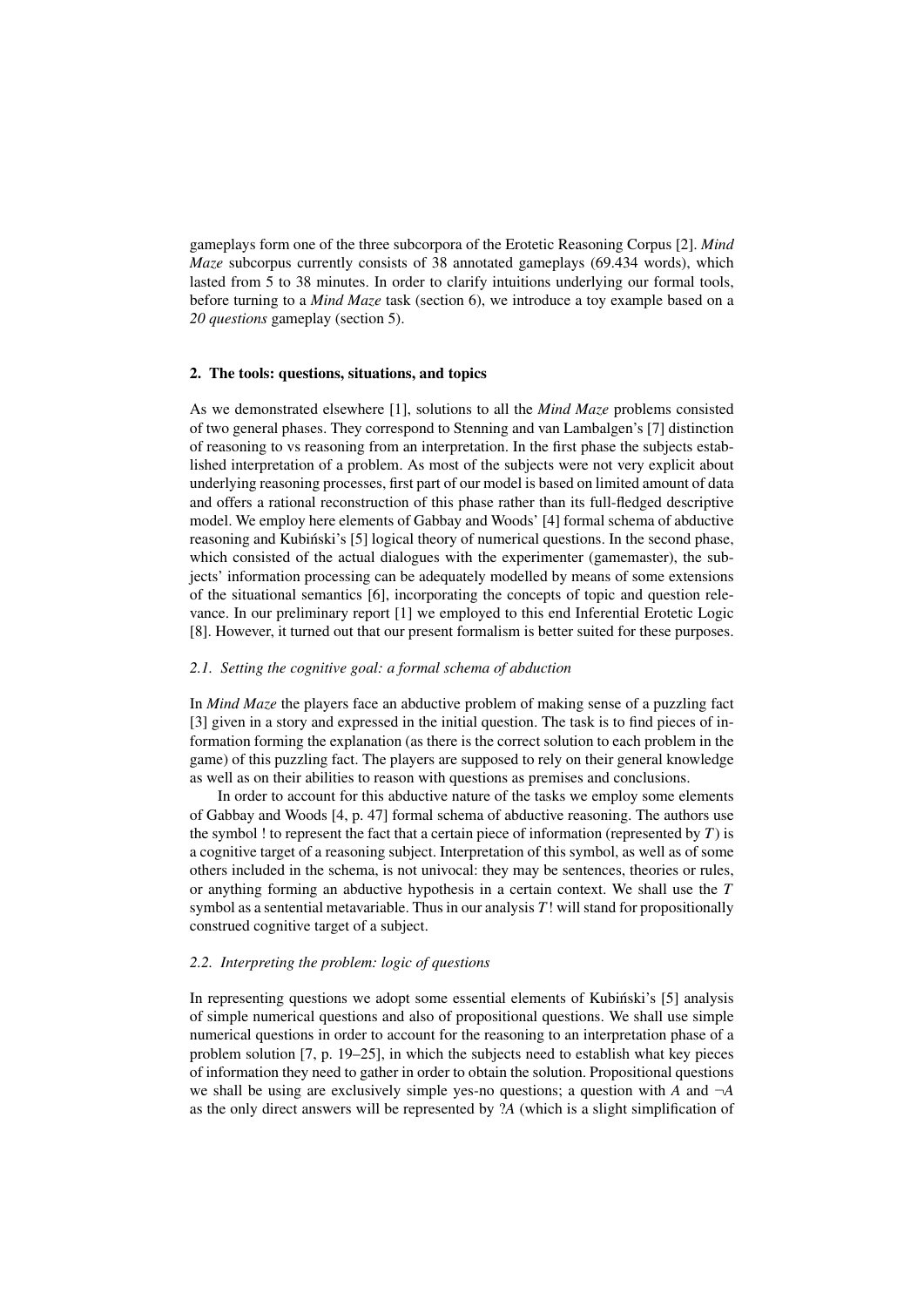|     | Ouestion                | Possible reading                                             |
|-----|-------------------------|--------------------------------------------------------------|
| 1.  | $k \leq x_iPx_i$        | for which [at least $k$ ] $x_i$ , $Px_i$ ?                   |
| 2.  | $k < x_iPx_i$           | for which [more than $k$ ] $x_i$ , $Px_i$ ?                  |
| 3.  | $kx_iPx_i$              | for which [exactly k] $x_i$ , $Px_i$ ?                       |
| 4.  | $Cx_iPx_i$              | for which [all] $x_i$ , $Px_i$ ?                             |
| 5.  | $(k <) x_i P x_i$       | which are all [at least k] $x_i$ such that $Px_i$ ?          |
| 6.  | $(k <) x_i P x_i$       | which are all [more than k] $x_i$ such that $Px_i$ ?         |
| 7.  | $(k)x_iPx_i$            | which are all [exactly k] $x_i$ such that $Px_i$ ?           |
| 8.  | $[1] 1x_i, 1x_iPx_ix_i$ | Which one $x_i$ and one $x_j$ are such that $Px_ix_j$ ?      |
| 9.  | $[1]3x_i, 1x_iPx_ix_i$  | Which three $x_i$ and one $x_j$ are such that $Px_ix_j$ ?    |
| 10. | $[2]3x_i, 3x_iPx_ix_i$  | Which three $x_i$ and three $x_i$ are such that $Px_ix_i$    |
|     |                         | and each of the $x_i$ is associated with exactly two $x_i$ ? |

Table 1. Examples of simple and compound numerical question [8, p. 54]

the original Kubiński's formalism). However, we need to extend the original Kubiński's concept in order to accomodate into our framework not only direct answers to such questions but admissible ones as well. The interested reader may find a concise summary of Kubiński's formalism in Wiśniewski [8, p. 52–62].

On Kubiński's account a *simple numerical question* is an expression of the form  $Ox_iPx_i$ , where  $Px_i$  (a *desideratum* of a question, as we shall call it after [9]) is a sentential function with  $x_i$  as the only free variable and  $Ox_i$  is a simple numerical operator containing  $x_i$  as the only variable. Some examples of questions so construed are given in the table 1. Items 1.–7. are examples of simple numerical questions, whereas 8.–10. are examples of compound numerical questions.

We shall follow the general idea of this formalism. However, it needs to be modified in order to model the cognitive tasks the subjects were solving in *Mind Maze*.

Firstly, on Kubiński's account numerical questions ask for lists of objects exhibiting certain properties. Thus direct answers (defined syntactically) to numerical questions are build by means of first-order sentences in which free variables indicated in a question are either replaced by closed terms or quantified. In *Mind Maze* questions concern pieces of information needed to attain the subject's target and expressed in sentences. As a result, instead of first-order representation, we will be employing propositional one.

Secondly, there is often more than one piece of information needed in order to attain the subject's target, and those pieces are not easily combined in a way analogous to the one offered by compund numerical questions. Thus we allow for multiple questionforming operators to be put in front of desideratum of a question.

We will be using questions analogous to no. 7. in the table 1., of the form:  $(k)\alpha\beta$ , where both  $\alpha$  and  $\beta$  are formulas of some assumed language and  $\alpha$  occurs in  $\beta$ ; we are not using the notion of subformula beacuse we want to allow the 'assumed language' to be not only some object-level formal language (the language of Classical Propositional Calculus, CPC, in particular) but a metalanguage as well (incorporating elements of situational semantics). An example of such a question is an expression of the form:  $(1)H_1 X \models H_1$ , which can be read as: 'Which is the only formula  $H_1$  entailed by the set *X*?'. Arguably, the resulting way of representing questions does not meet the standards of the definition of a formalized language. Nevertehless, at the present stage of development of these instruments we consider their flexibility to be the main virtue to be pursued.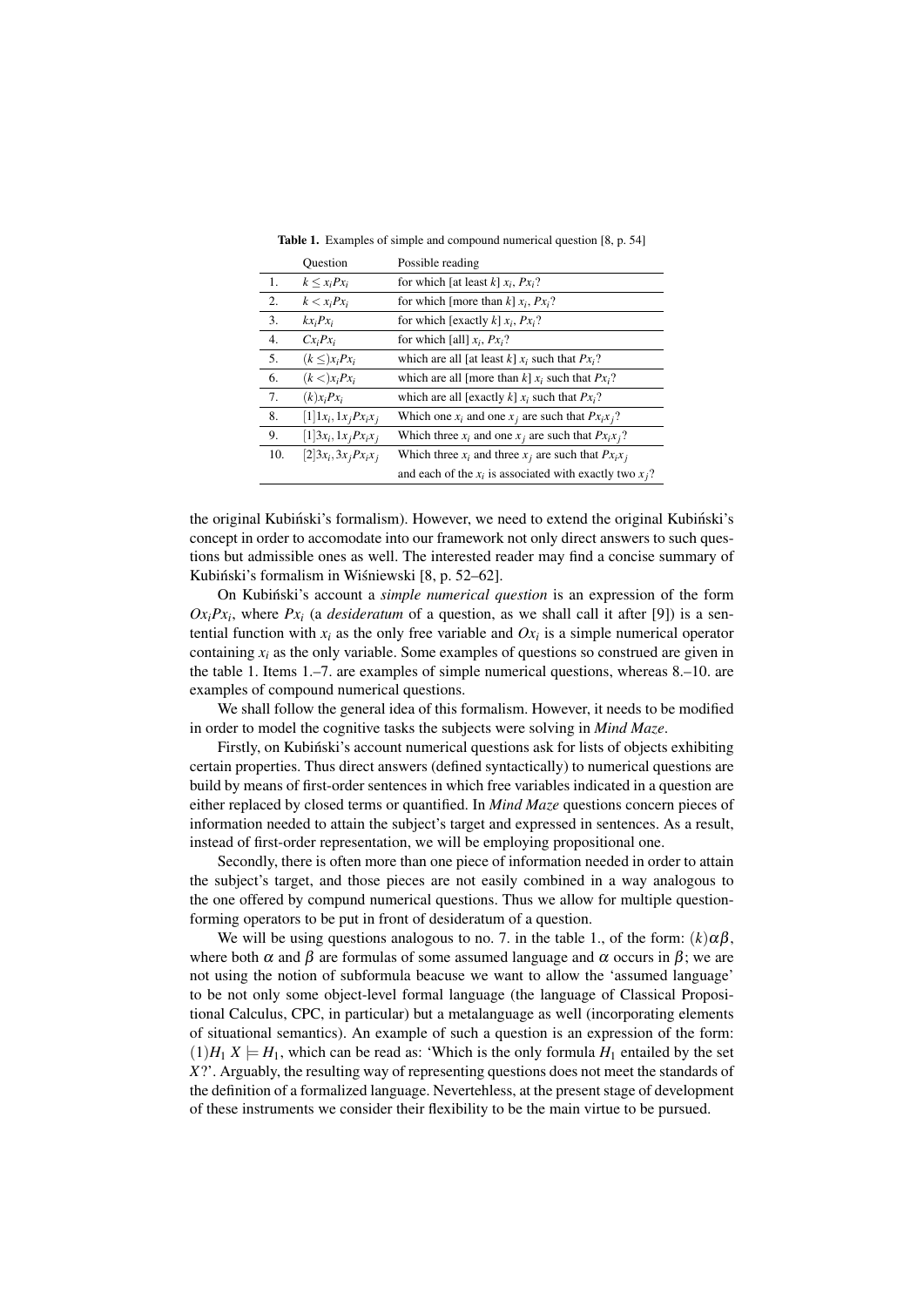## *2.3. Information processing: situational semantics*

In making sense of the concept of situation we shall follow Keith Devlin's claim that "situations are just that: situations" [10, p. 70], considering it as a primitive concept. We will employ Wiśniewski's [6] situational semantics, thus sharing his intuitions concerning the notion, of which the basic is that each atomic sentence refers to a set of situations: "If the relevant set is non-empty, then the set comprises all these situations in which (the claim made by) the atomic sentence holds" [6, p. 33]. Notice, that this has nothing to do with truth, as yet. However, "the relevant sets of situations are neither supposed to be non-empty nor have to be singleton sets" [6, p. 34].

A situational model of the CPC language is defined as follows [6, p. 39] (*FormCPC* stands for the set consisting of all and only CPC formulas).

**Definition 1** *A* situational model *of the CPC language is an ordered pair*  $M = \langle U, v \rangle$ , where U is a non-empty set (the universe of  $\mathbb{M}$ ) and v is a function  $\mathit{Form_{CPC}} \mapsto 2^U$  such *that:*

- 1. *for each propositional variable*  $p_i$ *,*  $v(p_i) \subset U$
- 2. *for each*  $A, B \in Form_{CPC}$ *:*

(a)  $v(\neg A) = U - v(A)$ , (b)  $v(A \wedge B) = v(A) \cap v(B)$ , (c)  $v(A \vee B) = v(A) \cup v(B)$ , (d)  $v(A \rightarrow B) = v(\neg A) \cup v(B)$ , (e)  $v(A \leftrightarrow B) = (v(\neg A) \cup v(B)) \cap (v(\neg B) \cup v(A)).$ 

Definition 2 *A formula A is a* situational tautology *iff for every situational model* M*:*  $v(A) = U$ .

Notice, that it is possible, that one atomic sentence subsumes another one, as in:

- *p*: Snoopy is an animal,
- *q*: Snoopy is a dog.

In this case  $v(q) \subset v(p)$  (for a certain, rather commonsense model M). This relation of subsumption may be interpreted as a kind of non-logical entailment. However, it is not tantamount to the intuitive natural-language concept of entailment, as, if *A* is a situational tautology, for any non-tautological formula *B*,  $v(B) \subset v(A)$ .

#### *2.4. Topics*

Interpreting the concept of topics in terms of situational semantics we shall follow some general lines proposed by Van Kuppevelt, according to whom "[t]he term topic (...) refer[s] to a topic notion which concerns the 'aboutness' of (sets of) utterances" [11, p. 111]. As the author claims:

The notion presupposes that a discourse unit  $U - a$  sentence or a larger part of a discourse – has the property of being, in some sense, directed at a selected set of discourse entities (a set of persons, objects, places, times, reasons, consequences, actions, events or some other set), and not diffusely at all discourse entities that are introduced or implied by U. This selected set of entities in focus of attention is what U is about and is called the topic of U. [11, p. 112]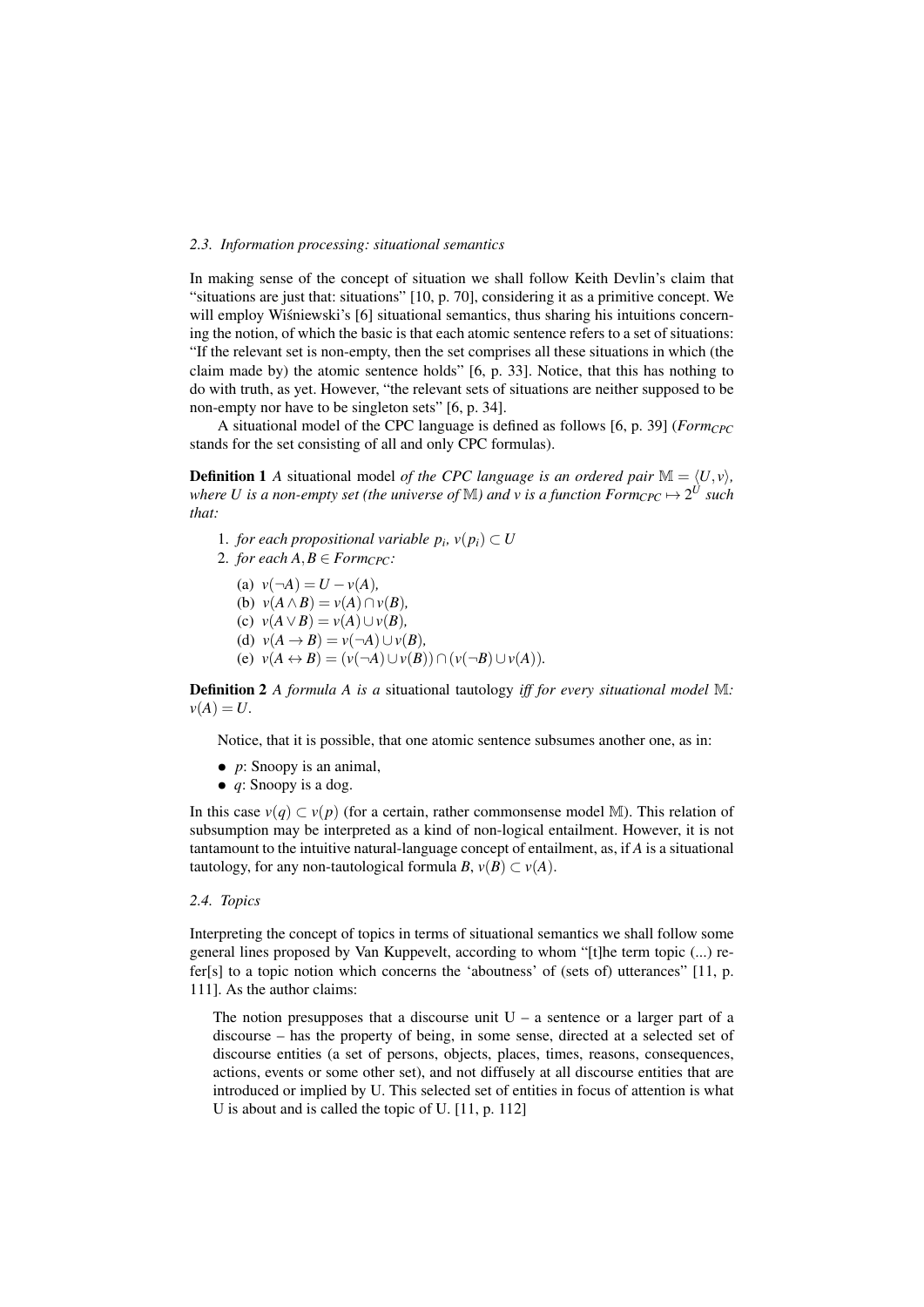# 3. Relevance

#### *3.1. Topic relevance*

We shall be considering topics w.r.t. (or in) some situational model. On this account, topic  $Ω$  may be interpreted as a subset of the model's universe ( $Ω ⊂ U$ ). One distinguished class of topics, with which we will not be dealing here, are tautological topics, that is, topics which cover all the model's universe ( $Ω$  is a tautological topic iff  $Ω = U$ ).

Our notion of relevance is relative to a situational model and a topic in it.

**Definition 3** *Let*  $\mathbb{M} = \langle U, v \rangle$  *be a situational model and*  $\Omega \subseteq U$  *be a topic in*  $\mathbb{M}$ *. A sit*uational relevance model *of*  $\Omega$  *w.r.t.* M *is an ordered triple*  $\mathbb{N} = \langle \Omega, w, \mathbb{M} \rangle$ *, where w: Form<sub>CPC</sub>*  $\rightarrow$  2<sup> $\Omega$ </sup> *is such that:* (\*) *if*  $w(A) \subseteq \Omega$ *, then*  $w(A) = v(A)$ *.* 

Further on we shall refer to such models simply as to relevance models.

**Definition 4** *A topic*  $\Omega'$  *is* relevant *to a topic*  $\Omega$  *w.r.t.* N *iff*  $\Omega' \subseteq \Omega$ *.* 

Thus a formula *A* is relevant to a topic  $\Omega$  w.r.t. N iff  $w(A) \subseteq \Omega$ . The condition imposed on *w* in definition 3 may be expressed as follows:  $(*')$  If *A* is relevant w.r.t. N, then  $w(A) = v(A)$ .

**Definition 5** *A topic*  $\Omega$  *subsumes a topic*  $\Omega'$  *w.r.t.* N *iff*  $\Omega' \subset \Omega$ *.* 

As a result,  $\Omega'$  is relevant to  $\Omega$  iff  $\Omega$  subsumes  $\Omega'$  (w.r.t. N). Both of these relations hold between two topics simultaneously iff the topics are identical.

In our analyses we found useful also a slightly weaker notion of relevance, which is given in def. 6. However, we shall not be using this weaker notion in the present paper.

**Definition 6** *A topic*  $\Omega'$  *is* somewhat relevant *to a topic*  $\Omega$  *w.r.t.* N *iff*  $\Omega' \cap \Omega \neq \emptyset$ .

#### *3.2. Question relevance*

The idea underlying the notion of question relevance is that for a question to be relevant w.r.t. certain relevance model, at least one of its direct answers must be relevant w.r.t. that model.

**Definition 7** Let Q be a question and let  $\mathbf{dQ} = \{A_1, \ldots, A_n\}$  be the set of all the direct *answers to Q. Q is relevant w.r.t.* N *iff there exists*  $A_i$  ( $1 \le i \le n$ ) which is relevant w.r.t.  $N$ *, that is, such that*  $w(A_i) \subseteq \Omega$ *.* 

Thus *Q* is not relevant w.r.t. N iff none of its direct answers is relevant w.r.t. N.

Two relations by means of which we shall be modeling solutions to *Mind Maze* tasks, sifting and funneling, are in fact special cases of questions relevance. As only simple yes-no questions are allowed by the rules of the game we shall define these relations for such type of questions only.

**Definition 8** ?*A*<sub>1</sub>*, ...,* ?*A*<sub>*n*</sub> *are* sifting *questions w.r.t. a topic* Ω *of a certain relevance model*  $\mathbb N$  *iff for every i and j*  $(1 \le i, j \le n)$ *:*  $v(A_i)$  *is non-empty, and*  $v(A_1) \subset \Omega$ *, ...,*  $\nu(A_n) \subset \Omega$ *, and if*  $A_i \neq A_j$ *, then*  $\nu(A_i) \cap \nu(A_j) = \emptyset$ *.*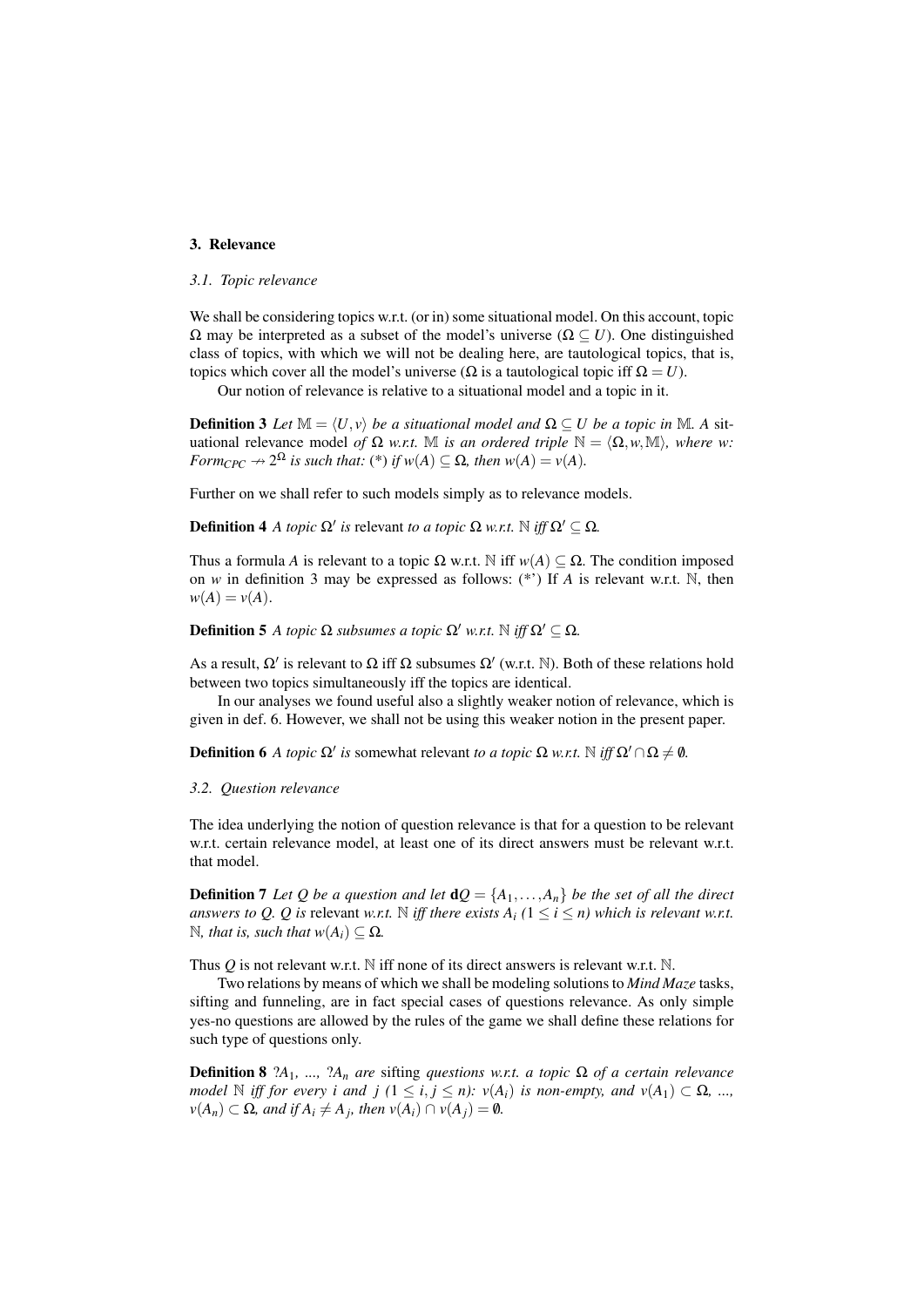Thus  $?A_1$ , ...,  $?A_n$  are sifting w.r.t. a topic  $\Omega$  of a certain relevance model N iff sets of situations assigned to affirmative answers to these questions are pairwise disjoint and all are subsets of  $\Omega$ ; in other words, the sets  $v(A_1)$ , ...,  $v(A_n)$  are partitioning  $\Omega$ , albeit these partitioning need not to be exhaustive.

**Definition 9** *A question* ?*A* funnels *a topic* Ω *of a certain relevance model*  $\mathbb{N}$  *iff*  $v(A) \subset \Omega$ *, and both are non-empty. A question* ?*A*<sup>1</sup> *funnels a question* ?*A*<sup>2</sup> *w.r.t. a certain relevance model*  $\mathbb N$  *iff*  $v(A_1) \subset v(A_2)$ *, and both are non-empty.* 

Thus a question ?*A* funnels a topic  $\Omega$  w.r.t. a certain relevance model N iff an affirmative answer to ?*A* narrows down  $\Omega$ , and analogously in the case of funneling holding between questions. This relation is similar to the relation of cognitive usefulness, which holds between implied and implying questions in the case of erotetic implication [12, p. 72].

Examples of both of these relations are provided in the sections 5 and 6.

#### *3.3. Truth values*

In situational semantics it is quite natural to construe truth values in terms of partitions of a universe of situations: Partition of a universe *U* is an ordered pair  $\mathbb{P} = \langle T_{\mathbb{P}}, F_{\mathbb{P}} \rangle$ , such that:

1. 
$$
T_{\mathbb{P}} \cap F_{\mathbb{P}} = \emptyset
$$

2.  $T_{\mathbb{P}} \cup F_{\mathbb{P}} = U$ 

Intuitively:  $T_{\mathbb{P}}$  is the set of situations that hold and  $F_{\mathbb{P}}$  is the set of situations that do not. Notice, that on this account both  $T_{\mathbb{P}}$  and  $T_{\mathbb{F}}$  are topics in *U*; this nicely coincides with Frege's [13] ideas on reference of sentences being truth values. Certainly, a suitably defined standard partition is needed in order to align assignment of truth-values to the concept of a situational model. The choice of the meaning of 'standard' depends on the choice of the underlying logic. What we found useful is the following definition of truth value of a formula *A* in a partition  $\mathbb P$  of *U*, which nicely translates into Kleene's weak three-valued logic ( $T$  stands for truth,  $F$  for falsehood and  $N$  for the third value):

- 1.  $V(A, \mathbb{P}) = \mathbf{T}$  iff  $v(A) \neq \emptyset$  and  $v(A) \subseteq T_{\mathbb{P}}$
- 2.  $V(A, \mathbb{P}) = \mathbf{F}$  iff  $v(A) \subseteq F_{\mathbb{P}}$  (this covers the case of impossibilities, when  $v(A) = \emptyset$ );
- 3. otherwise  $V(A, \mathbb{P}) = N$  (that is,  $v(A) \cap T_{\mathbb{P}} \neq \emptyset$  and  $v(A) \cap F_{\mathbb{P}} \neq \emptyset$ ).

#### 4. The meaning of admissible answers

Recall, that besides direct answers to a question ?*A* we allow for other admissible answers to *Q*: these are expressions '?*A* is not relevant' and 'Answer to ?*A* is not known'.

Consider a relevance model  $\mathbb{N} = \langle \Omega, w, \mathbb{M} \rangle$ , such that  $\Omega$  is a topic which is not tautological (that is,  $\Omega \neq U$ ). Suppose that a question of the form ?*A* is relevant w.r.t. N. Thus one of the following holds:

- 1.  $w(A) \subseteq \Omega$  and  $w(A) = v(A)$ , and, as  $\Omega \neq U$ ,  $v(\neg A) \nsubseteq \Omega$ ; or
- 2.  $w(\neg A) \subseteq \Omega$  and  $w(A) = v(A)$ ; thus  $v(A)' \subseteq \Omega$ , and, as  $\Omega \neq U$ ,  $v(A) \nsubseteq \Omega$ .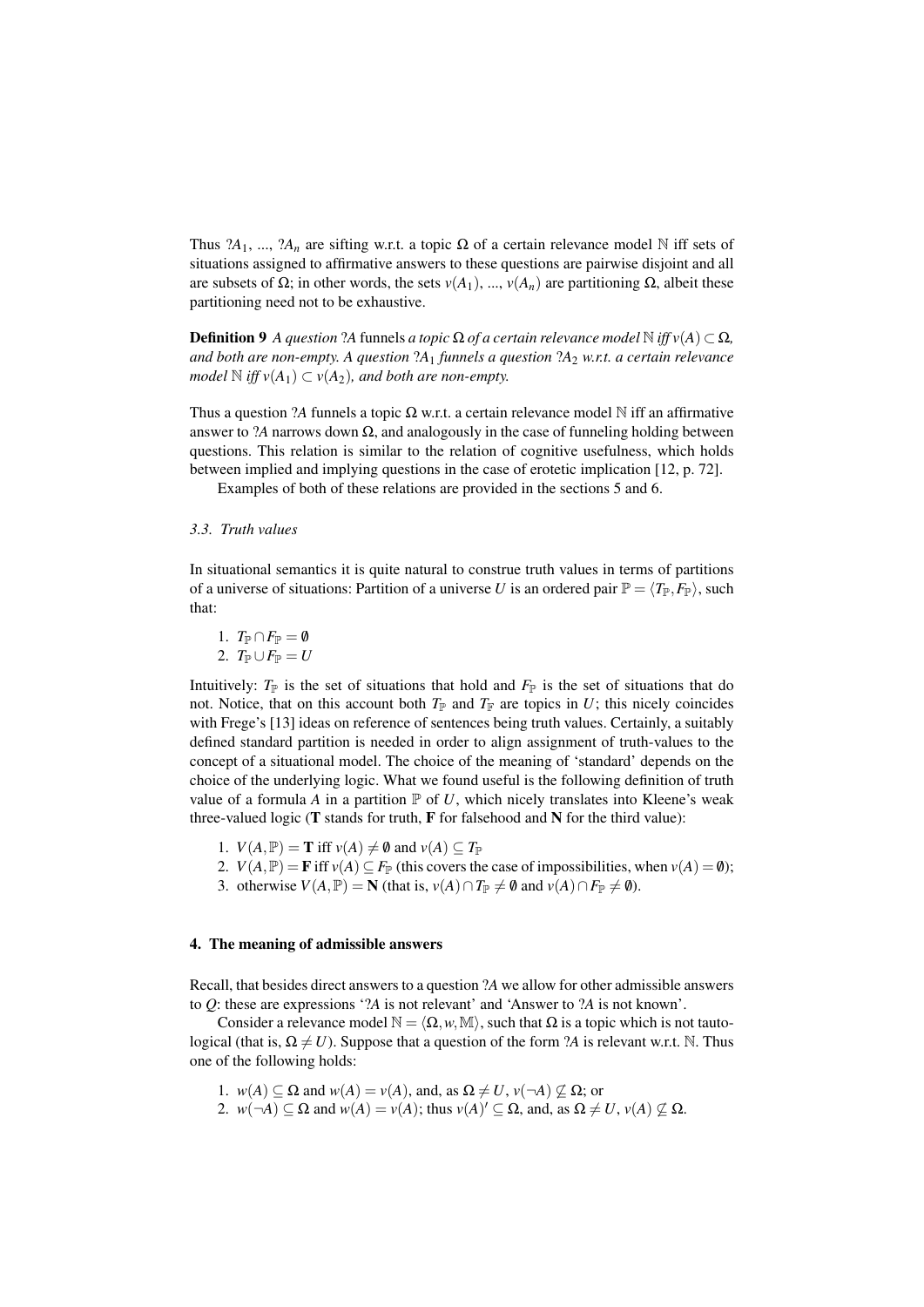As a result, at most one answer to a simple yes-no question is relevant w.r.t. a nontautological topic. For a justification of this, see the next section.

Next, suppose that ?*A* is not relevant w.r.t. N. Then neither  $w(A)$  nor  $w(\neg A)$  are subsets of  $\Omega$ . This may cover two separate cases:

- 1. the value of *w*(*A*) is determined, but neither *w*(*A*) nor *w*(¬*A*) are subsets of Ω, or
- 2. the value of  $w(A)$  is not determined, as *w* is just a partial function on *Form<sub>CPC</sub>*.

There are further more fine-tuned distinctions possible if the weaker concept of relevance will be employed (see def. 6).

Finally, consider the statement 'Answer to ?*A* is not known'. This in principle does not convey any information concerning relevance. One can argue that, in the case of *Mind Maze*, if ?*A* were relevant to a certain topic, enough information would be provided for an answer to ?*A* to be known, but in general this need not to be the case. We shall interpret this answer in terms of truth values as a claim that in a certain standard partition  $\mathbb P$  being considered, the value of both answers to ?*A* is **N**. To formally represent such a claim we will be using the Łukasiewicz's [14] operator *I*:  $V(IA, \mathbb{P}) = \mathbf{T}$  iff  $V(A, \mathbb{P}) = \mathbf{N}$ .

One may notice that the fact that answer to ?*A* is not known may be interpreted also as the claim that information conveyed by answers to ?*A* is not needed in order to solve the task in question. As a result, another possible line of interpretation of this kind of answer is something like 'epistemic irrelevance', which can be expressed in terms of answers to ?*A* not being epistemic targets for an agent. However, we are not going to pursue this interpretation in the case of *Mind Maze*.

#### 5. A toy example

Let us exemplify our ideas on a simple gameplay of a *20 questions* game. It should be noted that, however a toy example, it is not an artificial one, as there are some 7-years olds who consider this game rather useful in overcoming the ordeals of prolonged car travels. There are two parties in the game: an Answerer, who chooses an object, and a Questioner, who has 20 chances to guess what it is (there may be many Questioners involved). Only simple yes-no questions are allowed, but our admissible answers ('not relevant' and 'not known') are permitted as well.

- Q1: Is it an animal?
- A1: Yes.
- Q2: Is it a mammal?
- A2: Yes.
- Q3: Is it a rodent?
- A3: Yes.
- Q4: Is it a rat?
- A4: No.
- Q5: Is it a pet?
- A5: Yes.
- Q6: Is it a guinea pig?
- A6: No.
- Q7: Is it a hamster?
- A7: Yes.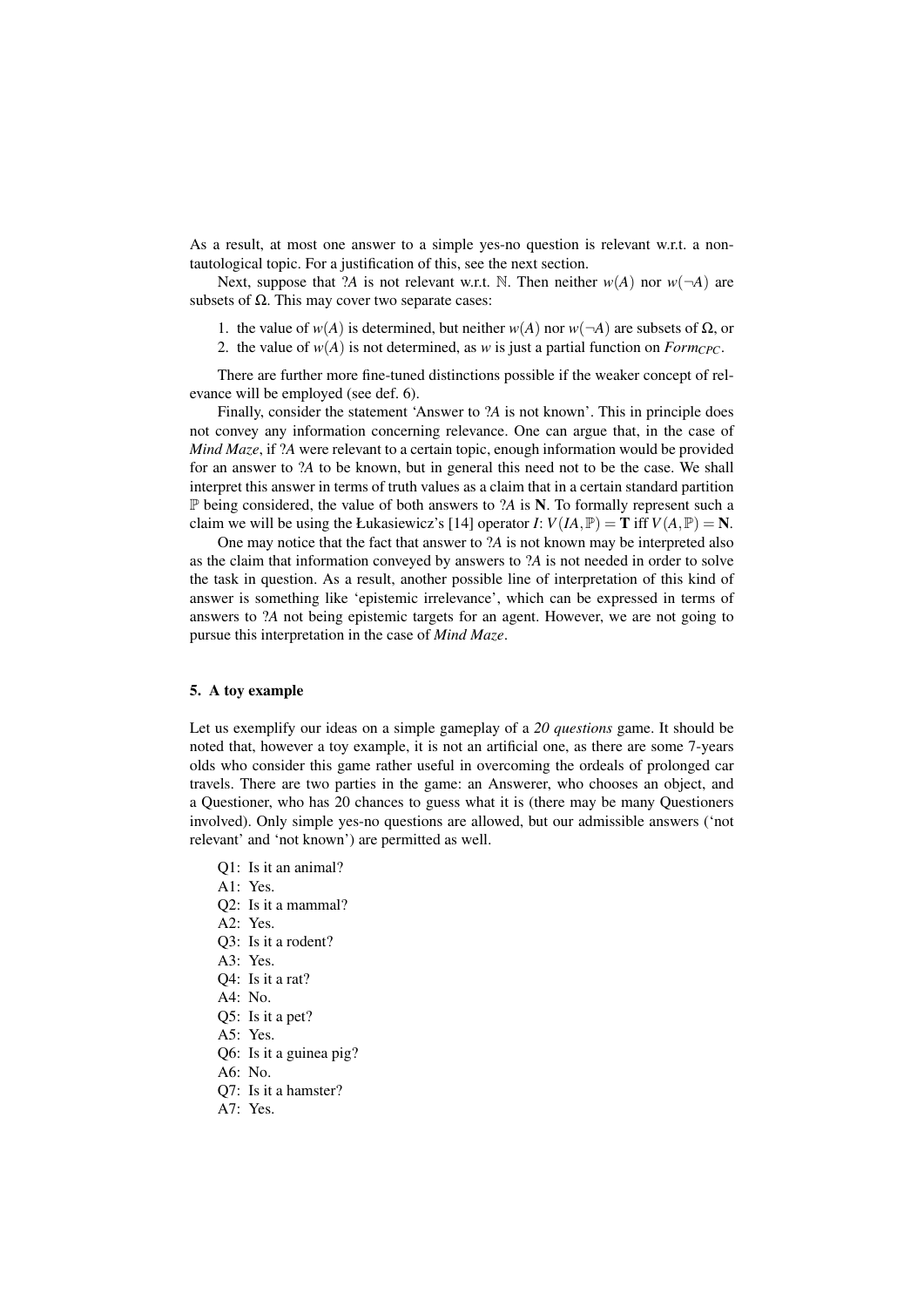Let us describe this gameplay in terms of sifting and funneling. The first question Q1 funnels the initial topic, which is the universe of objects. Then we have a sequence of funneling questions (Q2 funnels Q1, Q3 funnels Q2, etc.). An unsuccessful guess in Q4 may be interpreted as lack of relevance of 'being a rat' to the solution. It is then followed by another sequence of funneling questions (as Q5 funnels Q4 and Q6 funnels Q5). Finally, Q6 and Q7 are sifting questions w.r.t. the topic 'A rodent which is a pet'. Notice, that also Q4, Q6 and Q7 may be interpreted as sifting questions, however w.r.t. a more general topic 'A rodent'.

# 6. A case study

Now let us turn to slightly more complicated example. Our case study is based on a gameplay involving the story *The Traveller* (subject B4). The story goes as follows:

A man, without a single visa, in one day visited eight different countries. Authorities of none of these countries tried to throw him out. What was his profession and how did he manage to do this?

The solution to the considered problem is that the man in question was a courier delivering post to the embassies. Thus there are two key pieces of information which the players needed to identify in order to reach the solution. The first one falls into the topic of the profession of the protagonist, the second one into the topic of visiting many countries in a day. Admittedly, the solution that the protagonist visited embassies and not the countries themselves draws somewhat on a popular belief that all the embassies are sovereign territories of the represented state. Although in fact most of them do not enjoy full extraterritorial status, this did not raise any issues in this research.

In modelling the subject's solution to the task we use the following symbols to represent information involved ( $\delta$ 's were put forward by the subject while  $\psi$ 's were gamemaster's hints):

- *T*! cognitive target of the subject (solution to the task):
- $\Omega_1$  topic: profession:
- $\Omega_2$  topic: visiting many countries in a day;
- *H*<sub>1</sub> the first key piece of information, such that  $v(H_1) \subset \Omega_1$ ;
- *H*<sub>2</sub> the second key piece of information, such that  $v(H_2) \subset \Omega_2$ ;
- $\delta_1$  the protagonist's activities were legal;
- $\delta_2$  the protagonist travelled in a professional capacity;
- $\delta_3$  the protagonist travelled during a global war;
- $\delta_4$  the protagonist was an important public figure;
- $\delta_5$  the protagonist visited 8 embassies;
- $\delta_6$  the protagonist was an ambassador;
- $\delta_7$  the protagonist was a caterer;
- $\delta_8$  the protagonist was a security officer;
- $\Psi_1$  the protagonist's profession is useful for an embassy employees;
- $\Psi_2$  the protagonist's profession was a common one;
- $\delta_9$  the protagonist was a cleaner;
- $\delta_{10}$  the protagonist's professional duties were performed at the embassies;
- $\delta_{11}$  the protagonist was a postman.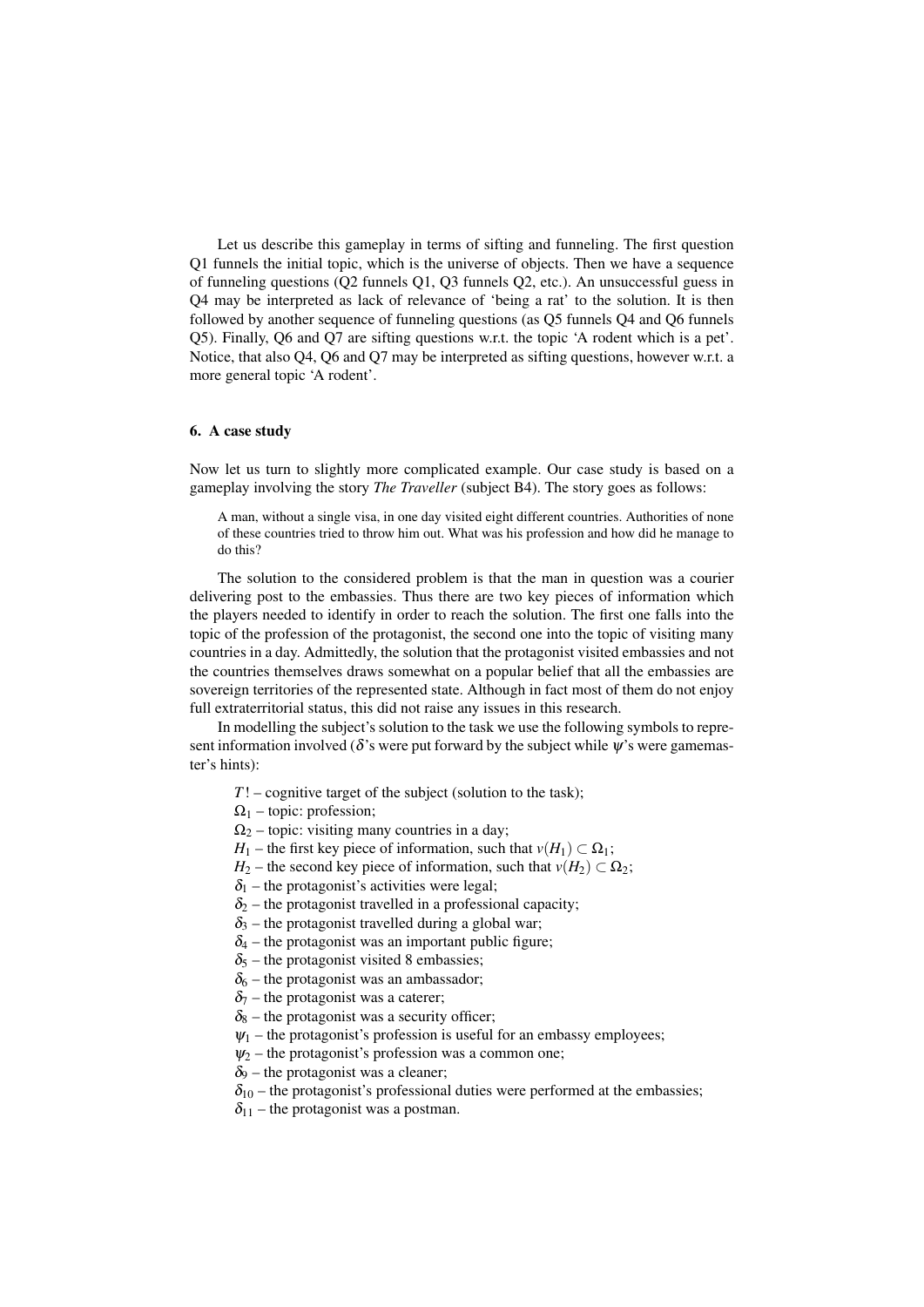The actual dialogue between the experimenter and the subject B4 can be found in [16]. A formal reconstruction of question processing in this gameplay runs as follows:

1. *T*! 2.  $H_1 \wedge H_2 \rightarrow T$ 3.  $(H_1 \wedge H_2)!$ 4. (1)*H*1,(1)*H*2(*v*(*H*1) ⊂ Ω<sup>1</sup> ∧*v*(*H*2) ⊂ Ω<sup>2</sup> ∧(*H*<sup>1</sup> ∧*H*<sup>2</sup> → *T*)) 5.  $v(\delta_1) \subset \Omega_2$ 6.  $? \delta_1$ 7.  $\delta_1$ 8.  $v(\delta_2) \subset \Omega_1$ 9.  $v(\delta_2) \subset \Omega_2$ 10.  $? \delta_2$ 11.  $\delta_2$ 12.  $v(\delta_3) \subset v(\delta_2)$ 13.  $? \delta_3$ 14.  $\neg \delta_3$ 15.  $v(\delta_3) \not\subset v(H_2)$ 16.  $v(\delta_4) \subset \Omega_1$ 17.  $v(\delta_4) \subset \Omega_2$ 18.  $? \delta_4$ 19.  $\neg \delta_4$ 20.  $v(\delta_5) \subset \Omega_2$ 21.  $? \delta_5$ 22.  $\delta_5$ 23.  $v(\delta_5) = v(H_2)$ 24. *H*<sup>2</sup> 25.  $v(\delta_6) \subset v(\delta_1) \cap v(\delta_2)$ 26.  $? \delta_6$ 27.  $\neg \delta_6$ 28.  $v(\delta_7) \subset (v(\delta_1) \cap v(\delta_2)) - v(\delta_6)$ 29.  $? \delta_7$ 30.  $\neg \delta_7$ 31.  $v(\delta_8) \subset (v(\delta_1) \cap v(\delta_2)) - (v(\delta_6) \cup v(\delta_7))$ 32.  $? \delta_8$ 33.  $\neg \delta_8$ 34. *v*(*H*<sub>1</sub>) ⊂ *v*( $\psi$ <sub>1</sub>) 35. *v*(*H*<sub>1</sub>) ⊂ *v*( $\psi$ <sub>2</sub>) 36.  $v(\delta_9) \subset (v(\delta_1) \cap v(\delta_2) \cap v(\psi_1) \cap v(\psi_2)) - (v(\delta_6) \cup v(\delta_7) \cup v(\delta_8))$ 37.  $? \delta_9$ 38.  $\neg \delta_9$ 39.  $v(\delta_{10}) \subset (v(\delta_1) \cap v(\delta_2) \cap v(\psi_1) \cap v(\psi_2)) - (v(\delta_6) \cup v(\delta_7) \cup v(\delta_8) \cup v(\delta_9))$ 40.  $? \delta_{10}$ 41.  $\neg \delta_{10}$ 42.  $v(\delta_{11}) \subset (v(\delta_1) \cap v(\delta_2) \cap v(\psi_1) \cap v(\psi_2)) - (v(\delta_6) \cup v(\delta_7) \cup v(\delta_8) \cup v(\delta_9) \cup v(\delta_{10}))$ 43.  $? \delta_{11}$ 44.  $\delta_{11}$ 45.  $v(\delta_{11}) = v(H_1)$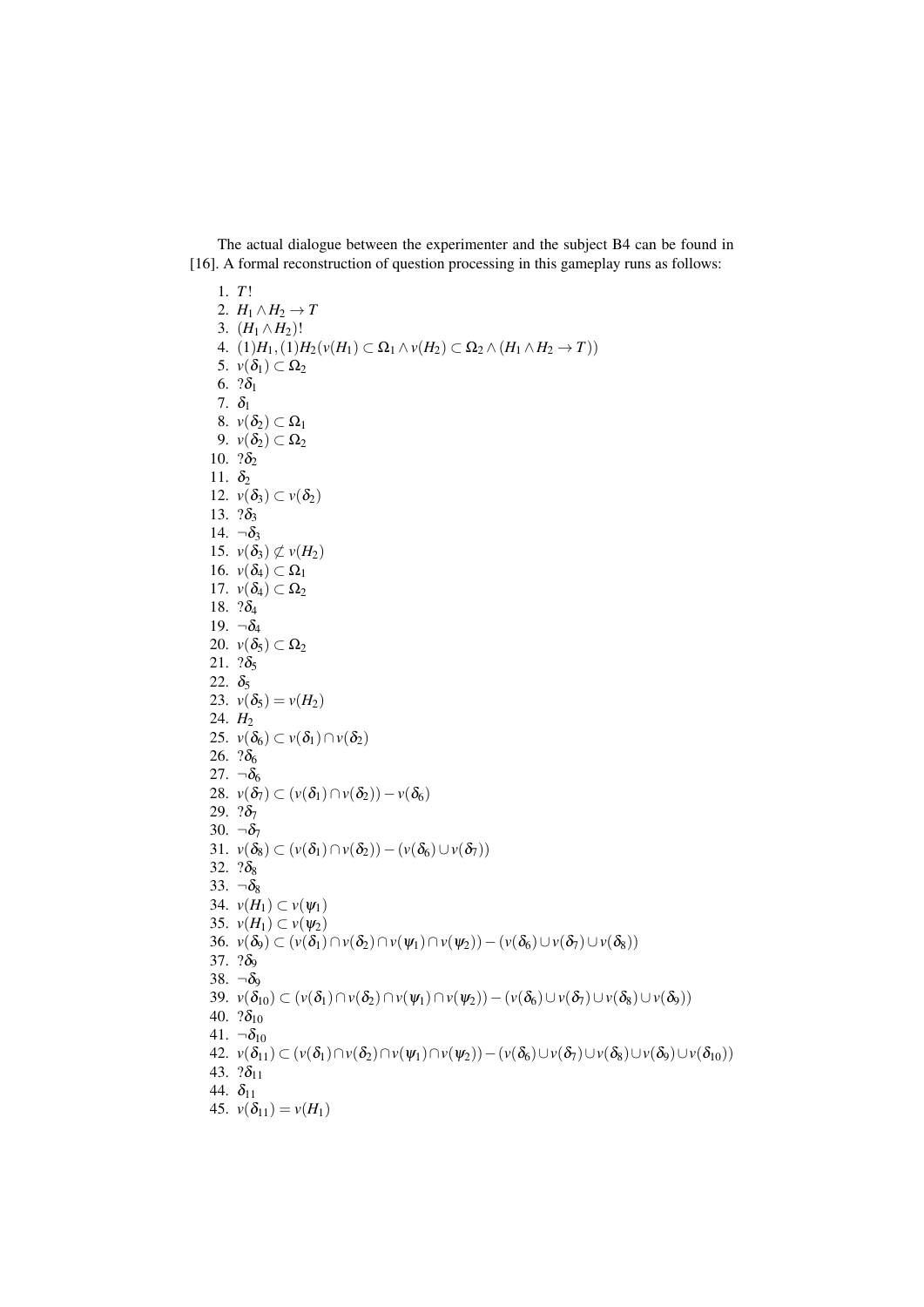46. *H*<sup>1</sup> 47. *T*

Let us now focus on some elements of this reconstruction. The subject starts with setting the cognitive goal (lines 1st–4th) by identifying 'search areas' for two key pieces of information needed in order to solve the task. In other words, at this stage she identifies topics within which the elements of solutions are to be found, as expressed in the question in the 4th line. In the 5th line a topic of legality of the travel is identified as a subset of the topic  $\Omega_2$ . On this basis the appropriate question is asked and an affirmative answer to it (6th line) confirms its relevance.

Now, let us turn to the lines 12th–15th. In the 12th line the topic of travelling during a global war is identified as a subtopic of travelling in a professional capacity. Negative answer to the appropriate question (lines 13th and 14th) leads to the conclusion that the 'global war' topic is not relevant w.r.t. the solution been sought and this line of inquiry is abandoned. Both 6th and 13th lines contain funneling questions:  $2\delta_1$  funnels the topic  $\Omega_2$ , whereas  $\partial_3$  funnels  $\partial_2$ . The operation here is analogous to the one performed in the  $Q1 - Q4$  sequence of our toy example: search areas within which solutions can be found are consecutively narrowed down.

In the lines 26th, 29th and 32nd we have three sifting questions w.r.t. the topic established as an intersection of  $v(\delta_1)$  and  $v(\delta_2)$  (that is, travelling legally in a professional capacity). The subject is trying to guess possible professions of the protagonist, thus she considers different topics at the very same level of generality; they are pairwise disjoint subsets of  $v(\delta_1) \cap v(\delta_2)$ . Another sequence of sifting questions is this: 36th, 39th, 42nd.

In the lines 23rd and 45th the key pieces of information are identified, which lead to the claim that the subject attained her cognitive target (line 47th).

#### 7. Conclusion and further research

In this paper we outlined some formal tools for for analyses of question processing involved in solutions to a specific class of abductive problems. The relations of sifting and funneling, defined with respect to questions and topics, account well for our empirical data. Further studies shall focus on comparative analysis of the ways in which different subjects employ these relations in search for a solution. Also of interest are relationships which hold between sifting and funneling and other relations aimed at modeling questions dependency, in particular different versions of erotetic implication [8,1].

#### References

- [1] M. Urbański, N. Żyluk, K. Paluszkiewicz, J. Urbańska. A formal model of erotetic reasoning in solving somewhat ill-defined problems. In: D. Mohammed and M. Lewinski (eds.) *Argumentation and Reasoned Action. Proceedings of the 1st European Conference on Argumentation (ECA)*. College Publications, London, 2016 (in print).
- [2] P. Łupkowski, M. Urbański, K. Paluszkiewicz, O. Ignaszak, N. Żyluk, J. Urbańska. Erotetic Reasoning Corpus. A data set for research on natural question processing. Submitted, 2016.
- [3] P. Thagard, C. P. Shelley. Abductive reasoning: logic, visual thinking and coherence. In M.-L. Dalla Chiara, K. Doets, D. Mundici, J. van Benthem (eds.), *Logic and scientific methods*, Kluwer AP, Dordrecht, 1997, 413–427.
- [4] D. M. Gabbay and J. Woods. *The Reach of Abduction. Insight and Trial*, Elsevier, 2005.